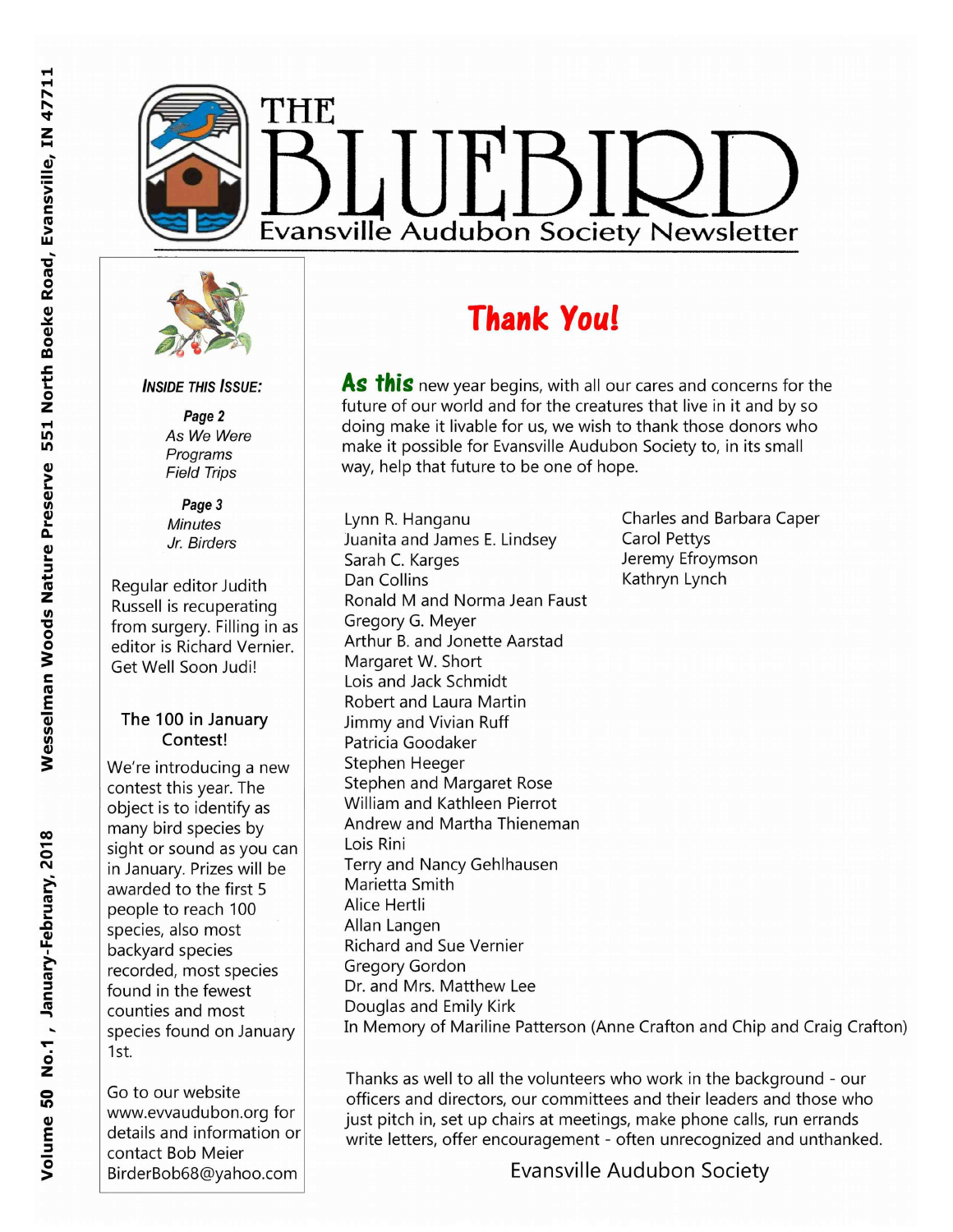## As We Were: Evansville Audubon Society 1912 – 1913

The society was organized in the spring of 1912 by a few enthusiastic bird lovers. There were 41 charter members. The first meetings were held in the home of Mr. and Mrs. George Clifford, 716 Upper First Street. That first year the local membership fee was \$.50, later reduced to \$.25. The first officers elected and continued in office for many years were: President: Mr. George S. Clifford

Secretary: Miss Edith Trimble Treasurer: Miss Nellie Wright

In the fall of 1912, Junior Audubon Societies were established. Miss Faddis, the Assistant Superintendent of Schools, and an ardent student of nature, did much to encourage the work. Miss Lida Edwards, a teacher at Wheeler School, also worked with the Junior Audubon Societies, helping to organize them in all the city schools. Being a teacher of first grade, she took her students on trips and wrote stories about what they had found. At one time she had a class of six-year-olds who could identify 105 wild flowers.

Mr. George S. Clifford was elected a member of the Executive Committee of the State Society to represent Southern Indiana. On May 1, 1913, the State Society held its annual meeting in Evansville. A program was presented at the Walnut Street Presbyterian Church. A special guest engaged for the occasion was Miss Harriet Audubon, a granddaughter of the famous naturalist, John James Audubon. She had spent much of her early life with her grandparents and was able to recount many interesting tales.

The day's activities included a trip to Henderson, KY to view the site of a mill built by John J. Audubon in 1817. The public was invited and a fee of \$.50 was charged for the excursion across the river on the "City of Evansville." The boat was well-filled. After paying the captain, there was a sizeable sum of money left over for the treasury. This event gave the Society a great deal of publicity and the membership grew.

(Paraphrased and edited by Jenny Medcraft, Historian, from reports written in 1945 by Mrs. Emily O. Clifford, Mr. J.L. Cooprider, Miss Lida Edwards and Miss Virginia Smith.)

*{Jenny Medcraft was once Historian for Evansville Audubon Society. This task has passed down through numerous individuals through the years and the mantle will soon be assumed by volunteer Carolyn Bennett. As you can see we have a long and rich history..editor pro tem}*



## Upcoming Programs

Presented at Wesselman Woods Nature Preserve: 7:00pm

#### January 16, 2018, Indiana State Wildlife Action Plan, Brad Feaster, State Wildlife Action Plan Coordinator

The Indiana State Wildlife Action Plan (SWAP) is a guide and strategic vision for preserving the state's fish and wildlife resources. Brad will discuss SWAP, updates on DNR activities to address threats to wildlife resources, and provide information on opportunities that conservation partners (like EAS) have in collaborating (both with the DNR and with other partners) in conservation and outreach activities. This talk is designed to allow plenty of time for questions/discussion.

#### February 20, 2018, Hartman Arboretum and Plants That Attract Birds, Grant Hartman, curator of Hartman Arboretum

Hartman Arboretum, located on the west side of Evansville, was founded in 2001. The facility serves as an outdoor classroom and highlights the diversity of trees and shrubs of southwestern Indiana. Mr. Hartman will discuss the arboretum, its plant diversity, the adjoining gardens and meadows, and what plants in particular are beneficial and attractive for birds.

### Field Trips

**February 3:** Sloughs – Sauerheber WMA (KY) (8am)

**February 17:** Cane Ridge (8am)

**March 3:** Patoka River National Wildlife Refuge (7am)

Contact Bob Meier 812-449-3723, [Birderbob68@yahoo.com](mailto:Birderbob68@yahoo.com) for meeting locations and further information.



# ATTENTION SCHNUCKS<br>SHOPPERS!!

Please support Evansville Audubon

by shopping at a Schnucks grocery store. Just pick up a Schnucks eScrip Customer Card at the customer service desk and follow the directions on the card to register. Our group ID number is: 500023419

A percentage of your purchases at Schnucks will benefit the education funds of EAS. It Æs just that easy! Every time you shop at Schnucks, give the checker your eScrip card to scan. It won't cost you a thing! We thank Schnucks for donating over \$400 to our education funds via eScrip. This money is then used for various school environmental/ conservation projects.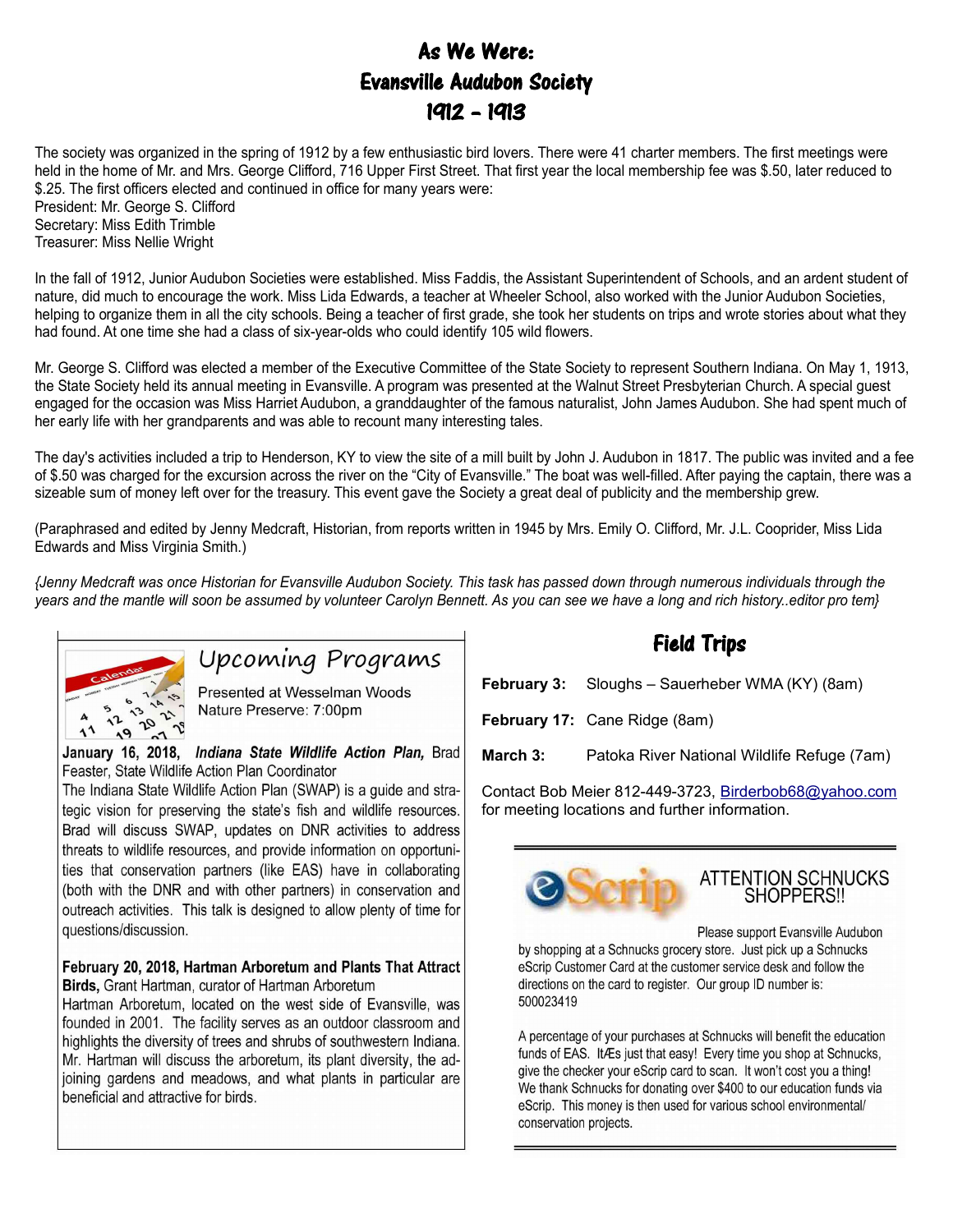#### **EAS Minutes 21 November 2017**

President Vernier called the meeting to order at 6:04 pm. Minutes from the Oct. meeting were approved. Treasurer's Report :The following balances were reported: Bulk Mail: \$57.63 CD \$4894.97 Savings:\$5.09 Checking w/o Reserves: \$3049.87 Checking w/ Reserves:\$4244.97 - Reserve Accts. Total: \$1195.10 - Reserve Accts. Balances Educ. & Conser. Available: \$- 323.72 E-Scripts: \$529.99 OVBF: \$988.83 It was noted that we've received \$885 from 16 annual fund donations and \$1035 from National Audubon.

Field Trips: Bob Meier reported that 16 participated in the Goose Pond trip, and the next outing is the 9 Dec. Owl Prowl at the Somerville Mine.

Programs The Dec. meeting/movie night will feature "Everglades of the North, Great Kankakee Marsh".Volunteers are needed to bring popcorn, soda,etc.

Conservation: Sue V. noted that emails were sent regarding the Migratory Bird Treaty Amendment and Public comment regarding the EPA Repeal of Clean Power Plant Plan. Niles also reported that the ANWR drilling proposal is still unresolved.

Education: Our financial assistance with the wetlands dip nets was noted in a newspaper article. Don reported that two aid requests have been received, and Sue noted that we may be participating in the NAS Collaborative Grant which has a Dec. 11 deadline.

Jr. Birders: Jim Campbell reported 2 upcoming walks (Dec. 2 and 3) which are posted on both the Jr. Birder's and EAS websites.

Christmas Bird Counts: Scheduled are: Vanderburgh County 16 Dec. (Steve Heeger); W. Gibson County 17 Dec. (Dan Collins); Oakland City 30 Dec.(Heath Hamilton); Pike County 2 Jan.

Old Business: Annual Release of Liability forms should be completed. A Donation Request Letter was sent, and a Lapsed Membership notice is included in the newsletter.

New Business: Many thanks to: Carolyn Bennett, our new historian, and Steve Heeger who will coordinate our email list; Don Batema for donating a new EAS display to replace the water damaged display. We still need a Posey County Bird Count compiler, and volunteers are needed for the Spring Marsh Bird Survey. Contact is Ken Wilson (kwilson 2@dnr.IN.gov) for the Marsh Bird Survey.

Items from the floor: Bob Meier described a possible contest for Jan. (recording as many species that you see or hear). He suggested an Indiana area within 100 miles of Evansville. Ideas of management, prizes etc. can be sent to Bob. Niles suggested that we might want to promote E-Scripts more in the newsletter.

Bird sightings included: Black and Surf Scoters and a Long-Tailed Duck.

Respectfully submitted,

Maryann Watson **Secretary** 

#### **Bluegrass Fish and Wildlife Area Outing on December 2.**

Due to a couple of cancellations, only Tora, Canaan, and their mother were able to join us for birding on a beautiful, late fall morning. We spent so much time enjoying the birds at our stops that we weren't able to do the whole planned loop but still managed to get most of the target species. At the first observation area we found several Ring-billed Gulls and even had a brief look at a stunning Bonaparte's Gull as it flew off. While there we also saw several Killdeers and a few Pied-billed Grebes.

On the way to the next area we stopped by the huge eagle nest and had fantastic scope views of two adult Bald Eagles with their white heads glistening in the morning sunlight. Then we went to another place where we could view the lake and found a Common Loon, a few Gadwall ducks, several Greater White-fronted Geese, two Snow Geese, and two unexpected Canvasback ducks.



Although we didn't spend much time on other types of birds, we did have good looks at a Downy Woodpecker, a Song Sparrow, and a Swamp Sparrow. All in all it was a fine morning for birding.

Jim Campbell